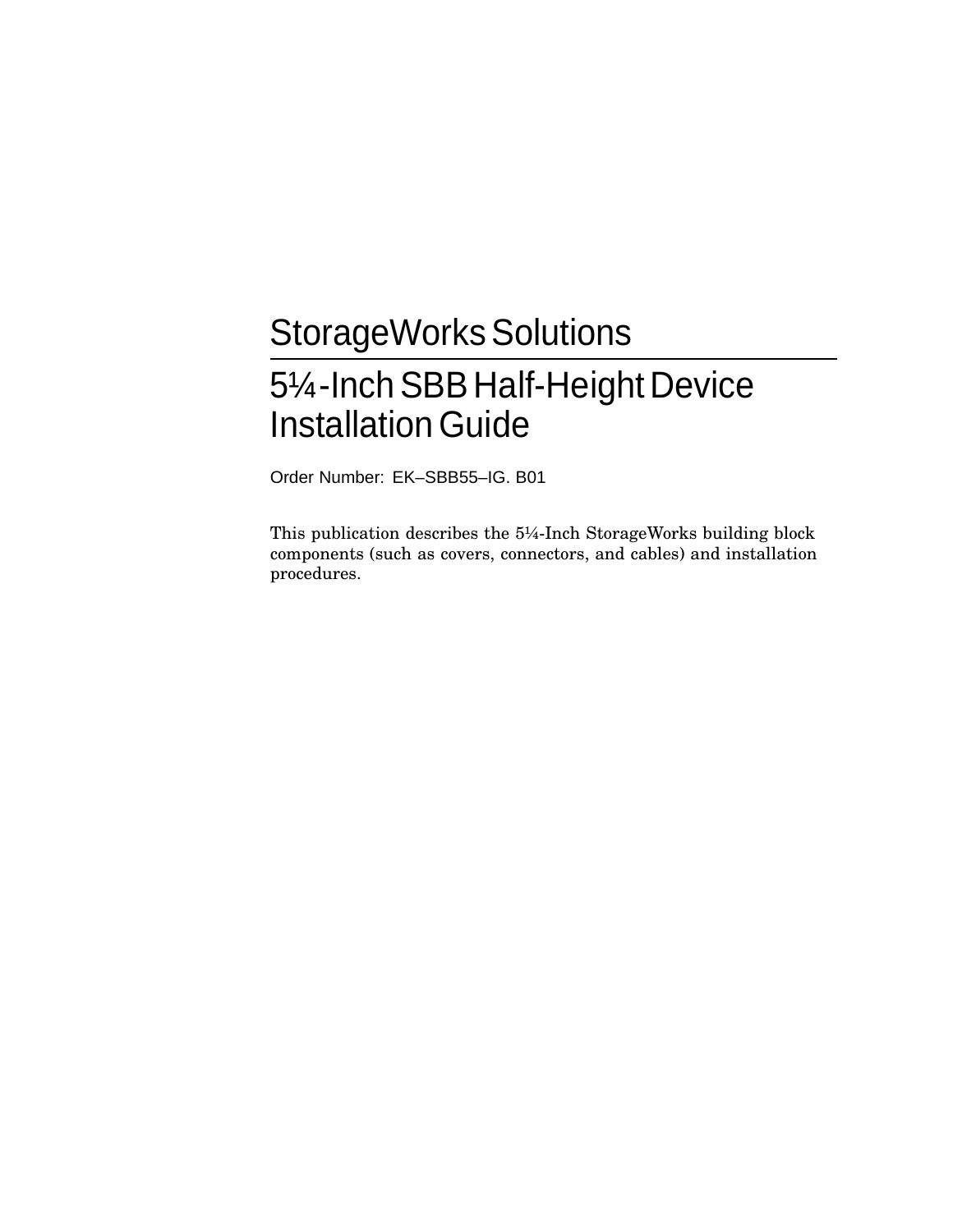#### **March 1994**

While Digital believes the information included in this publication is correct as of the date of publication, it is subject to change without notice.

Digital Equipment Corporation makes no representations that the interconnection of its products in the manner described in this document will not infringe existing or future patent rights, nor do the descriptions contained in this document imply the granting of licenses to make, use, or sell equipment or software in accordance with the description.

© Digital Equipment Corporation 1993, 1994. All Rights Reserved. Printed in USA

StorageWorks and the Digital logo are trademarks of Digital Equipment Corporation.

This document was prepared using VAX DOCUMENT Version 2.1.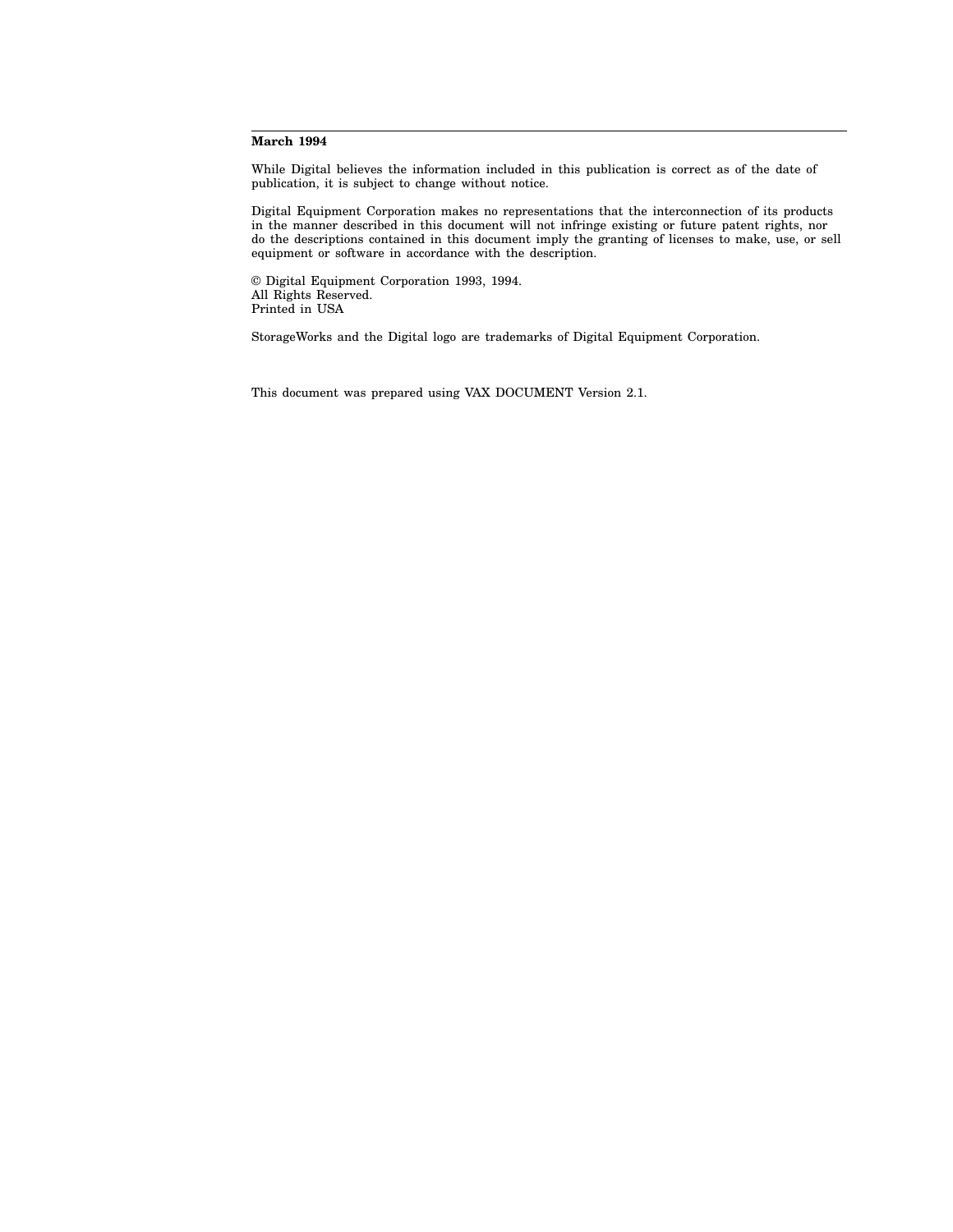# **Installing a Second 5¼-Inch Half-Height Device**

This document presents the procedures for installing a second 5¼-inch **halfheight (HH)** device when a second device is required. **StorageWorks building blocks (SBBs)** support the following 5¼-inch form factor devices: **full-height (FH)** hard drives and tape drives, and HH CD–ROMs and tape drives. When two HH devices are installed in one 5¼-inch SBB, the second device is the upper device. Refer to the *StorageWorks Family User's Guide* or the *StorageWorks Family Configuration Guide* for information on configuring and installing of 5¼-inch FH devices.

Use the following procedure to install a second 5¼-inch HH device in an SBB:

#### **CAUTION**

Do not attempt the following procedure unless you have taken proper precautions against electrostatic discharge (ESD). When you remove the cover from any enclosure or device, wear an ESD grounding wrist strap to avoid damaging the equipment.

1. Place the contents of the second 5¼-inch half-height option kit (as shown in Figure 1) and the second 5¼-inch HH device within easy reach.



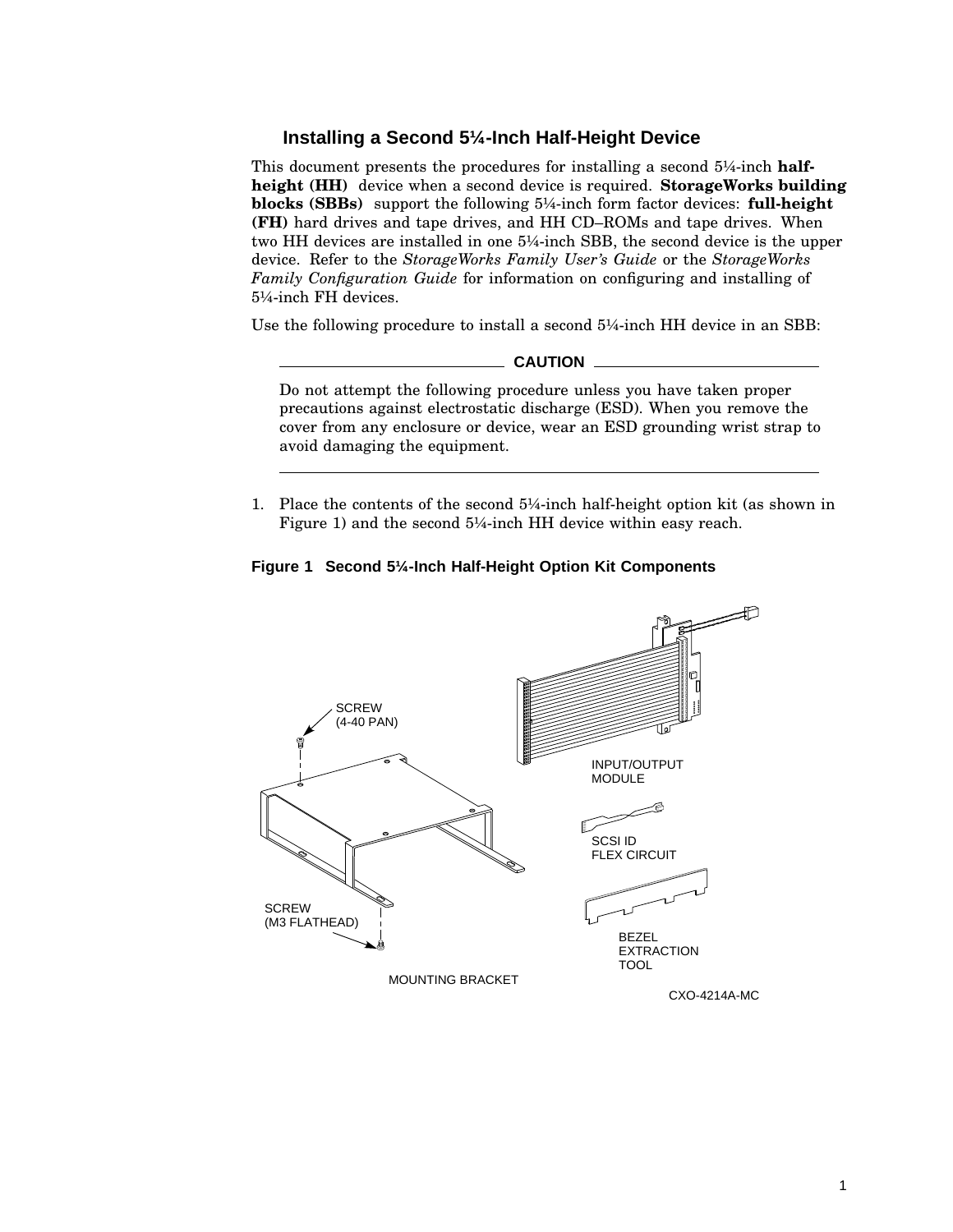2. Using Table 1, check to make sure you have all of the option kit components.

| <b>Component</b>                    | <b>Part Number</b> | Quantity |  |
|-------------------------------------|--------------------|----------|--|
| Bezel extraction tool               | 74-47025-01        |          |  |
| Input/Output module                 | 54-22219-01        | 1        |  |
| Label, generic                      | 36-39997-01        | 1        |  |
| Mounting bracket                    | 74–45316–01        |          |  |
| Screw, machine, 4–40, pan head      | $90 - 06011 - 01$  | 4        |  |
| Screw, machine, M3, 5 mm, flat head | 90-40122-08        | 4        |  |
| Screw, machine, M3, 5 mm, pan head  | $90 - 10556 - 02$  | 4        |  |
| SCSI ID Flex circuit                | 17-03608-06/10     |          |  |
|                                     |                    |          |  |

**Table 1 Second 5¼-Inch Half-Height Option Kit Contents**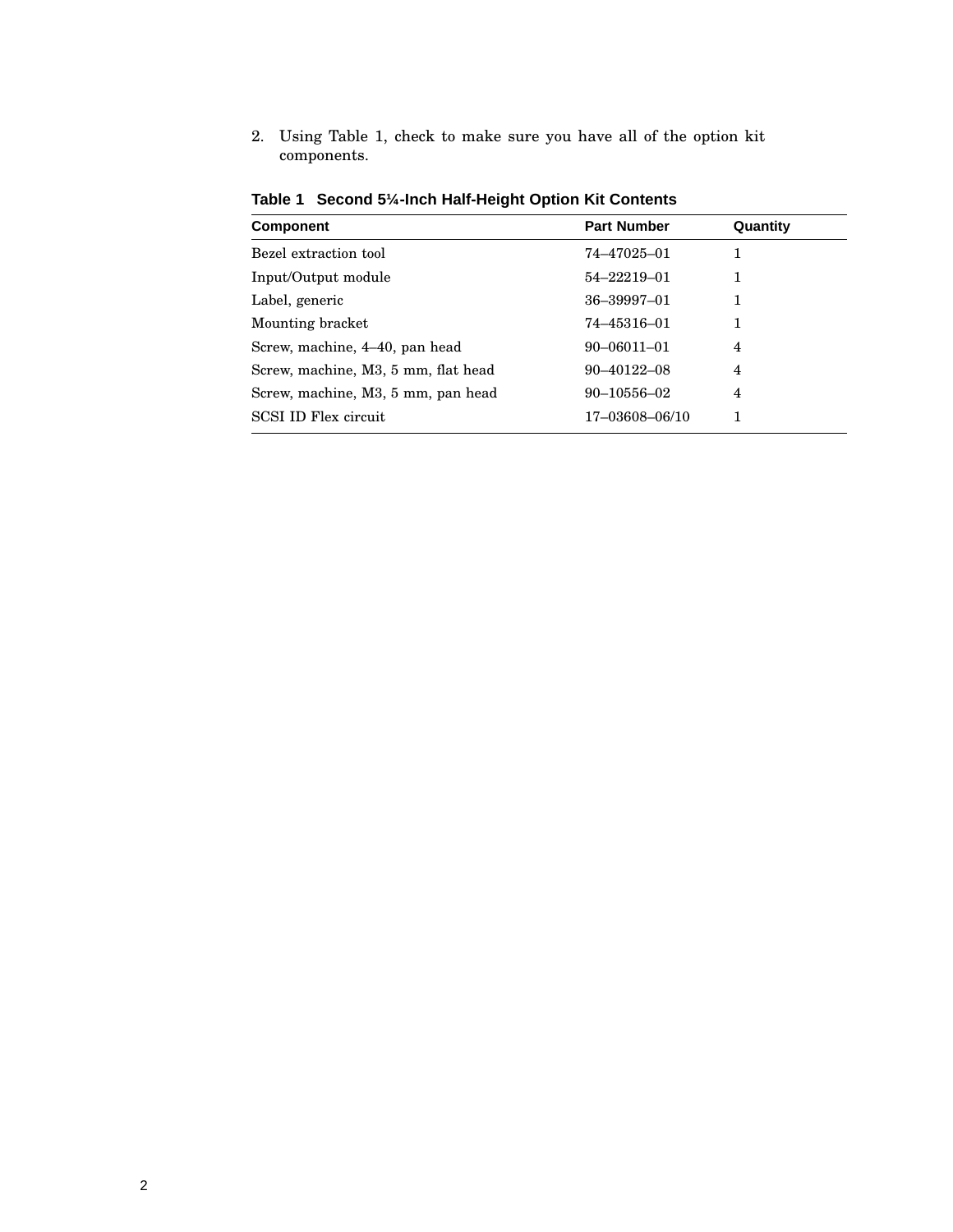- 3. Place the SBB (see Figure 2) on the work surface in front of you and remove the bezel as follows:
	- a. Push down on the four upper mounting tabs with the bezel extraction tool while pulling the top of the bezel away from the SBB.
	- b. When the upper mounting tabs are free, pull the bezel forward slightly to release the bottom mounting tabs, and remove the bezel.

**Figure 2 5¼-Inch SBB**

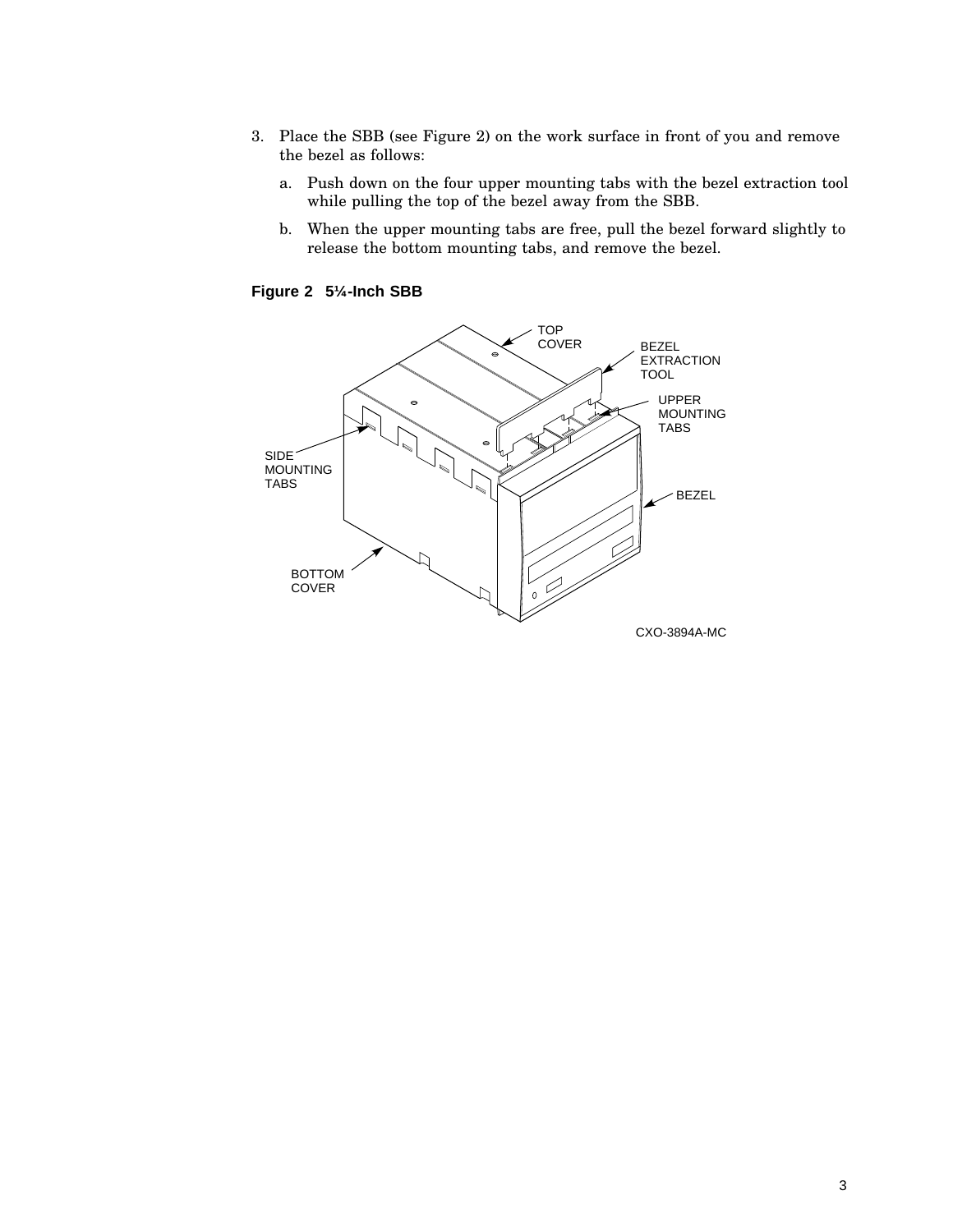4. Remove the top cover as follows:

#### **CAUTION**

To prevent damage to the SBB or the device, use a *screwdriver* and *minimal pressure* to release each mounting tab.

- a. On the left side, push in each of the four top cover side mounting tabs until they are released from the bottom cover, as shown in Figure 2.
- b. On the right side, push in each of the four top cover side mounting tabs until this side is released, and remove the top cover.
- 5. Attach the top cover to the mounting bracket as follows:
	- a. Position the top cover over the mounting bracket and align the cover mounting holes with the screw holes in the top of the mounting bracket, as shown in Figure 3.
	- b. Insert and tighten the four 4–40 pan head screws (recommended torque is seven inch–pounds).

## **Figure 3 Top Cover to the Mounting Bracket**



CXO-4188A-MC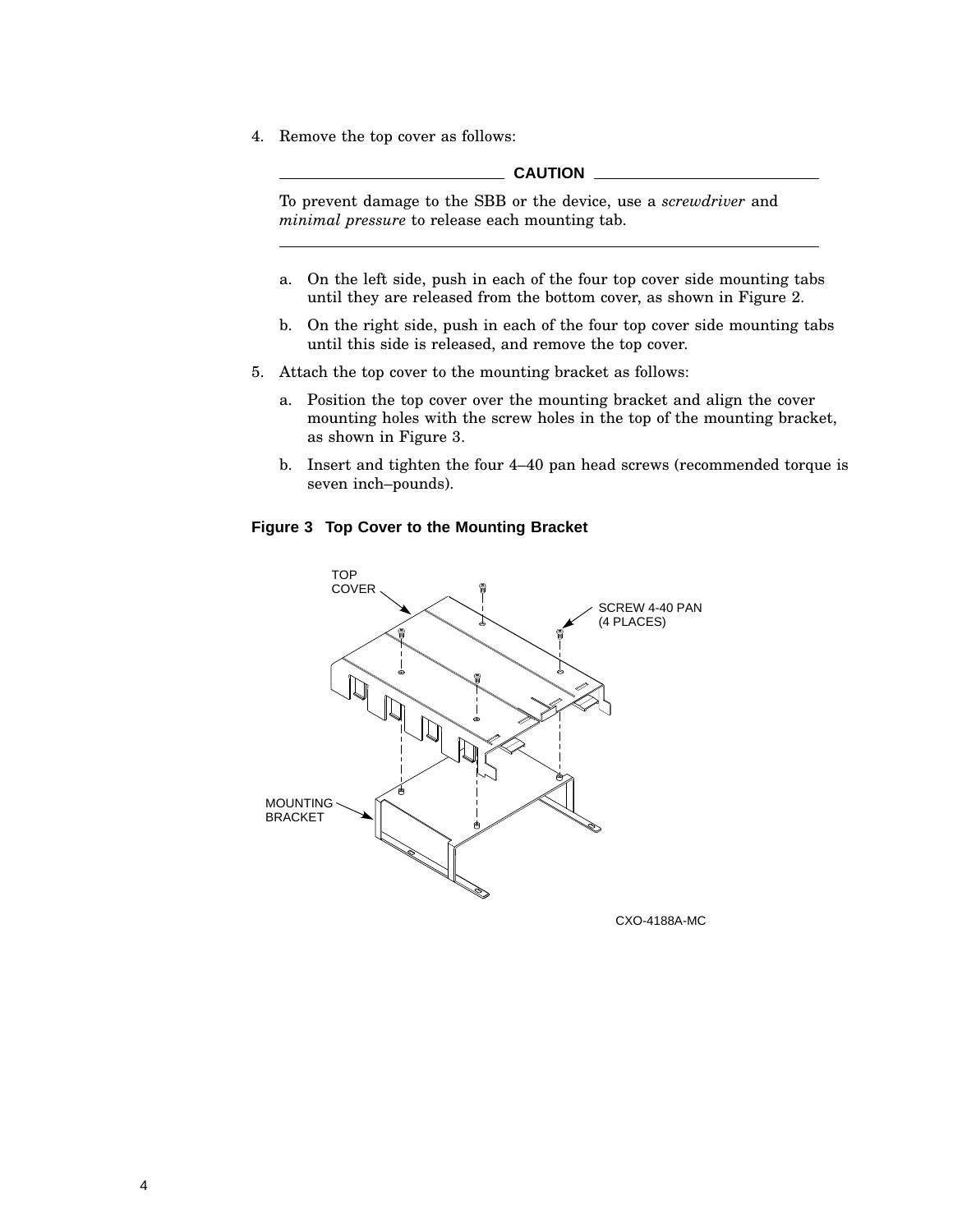- 6. Attach the device to the mounting bracket as follows (see Figure 4):
	- a. Position the device as shown in step  $\bullet$ .

#### **CAUTION**

Use care when sliding the device into the mounting bracket. Excessive force may damage the device.

b. Slide the device into the mounting bracket as shown in step  $\mathbf{Q}$ .

| ۱<br>J<br>۹<br>۰,<br>٧ |  |
|------------------------|--|
|------------------------|--|

Refer to device documentation to determine whether 4–40, 6–32, or M3 screws are used to mount the device.

- c. Select the appropriate pan head screws for mounting the device (that is, 4–40, 6–32, or M3).
- d. Align the four device mounting holes with slots in the mounting bracket.

**Note**

If you are in doubt about which are the correct screws, insert and *fingertighten* one of the mounting screws.

e. Insert four flat head screws through the mounting bracket slots and into the device. **Do not tighten the machine screws.**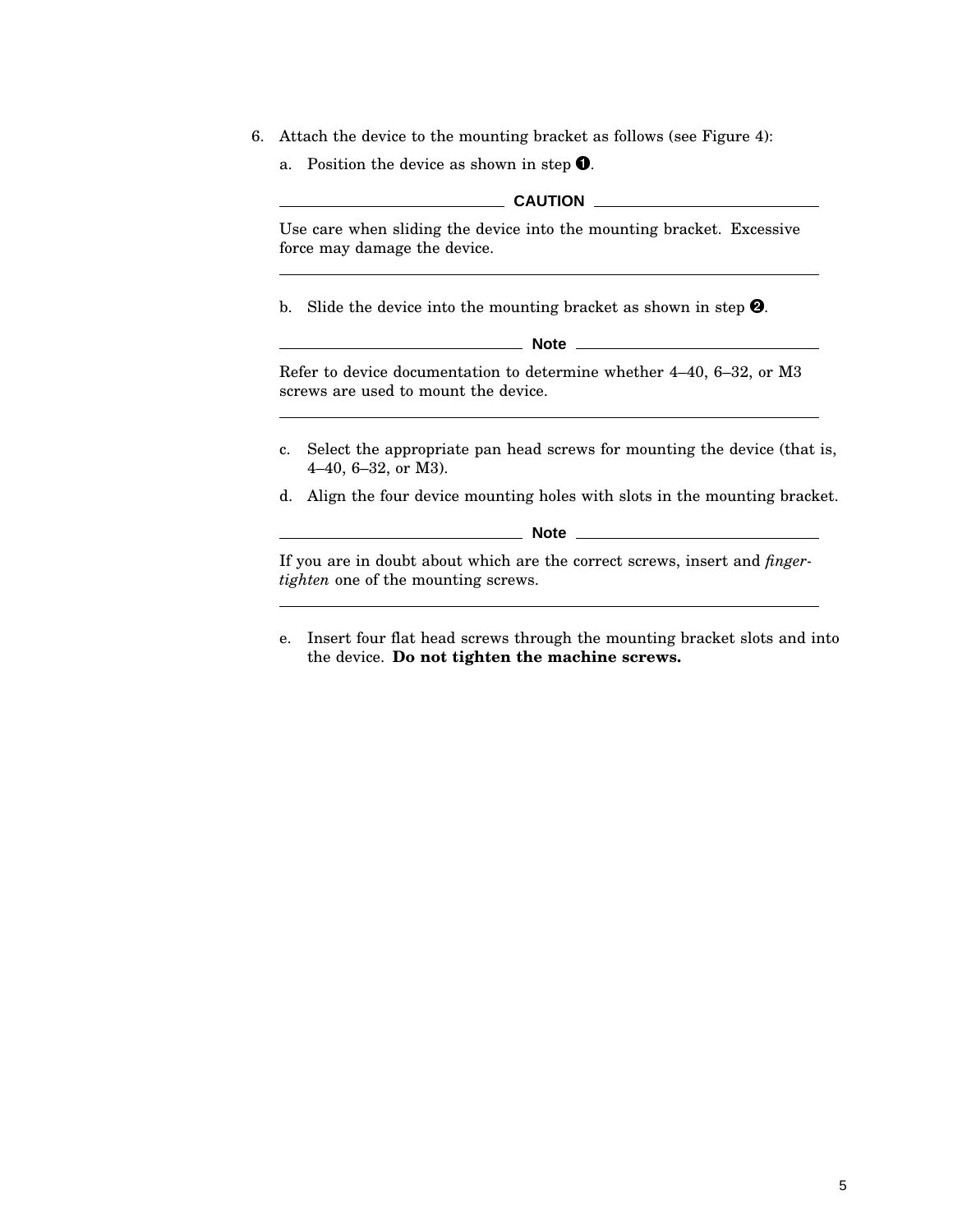**Figure 4 Device to the Mounting Bracket**

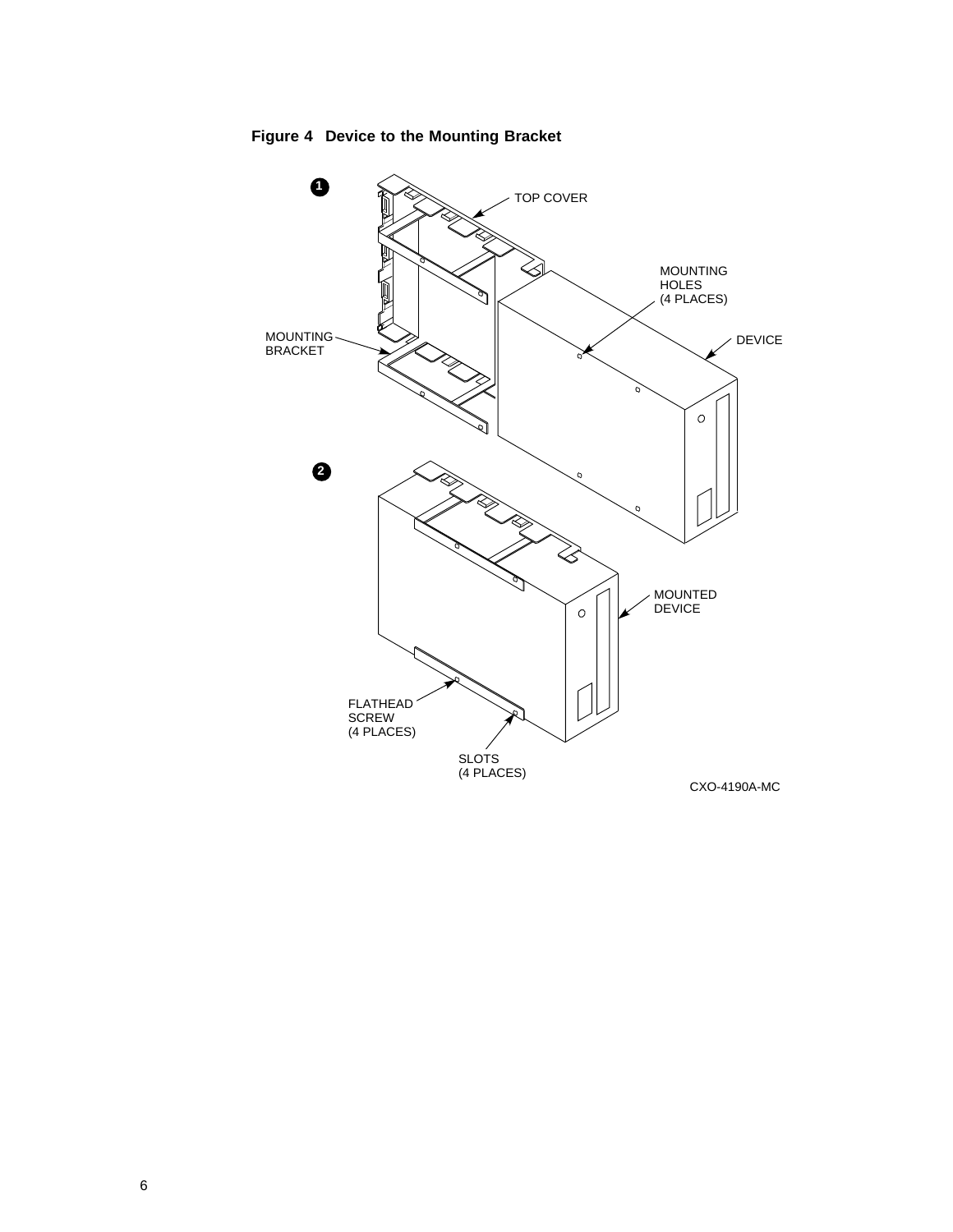- 7. Align the two devices in the SBB as follows:
	- a. Slide the second device into the bottom cover guide slots, as shown in Figure 5.
	- b. Align the front of the second device with the front of the first device.

**Note**

Firmly hold the second device to prevent it from moving in the mounting bracket and thereby losing alignment.

- c. Lift the device from the bottom cover and tighten the four flat head screws (recommended torque is seven inch–pounds). Refer to Figure 4.
- d. Slide the second device into the bottom cover guide slots to make sure the alignment has not changed.
- e. If the alignment has changed, repeat the alignment procedure starting with step a.
- f. When the alignment is correct, remove the second device from the bottom cover and proceed to the next step.

# **Figure 5 Aligning Two Devices in the SBB**

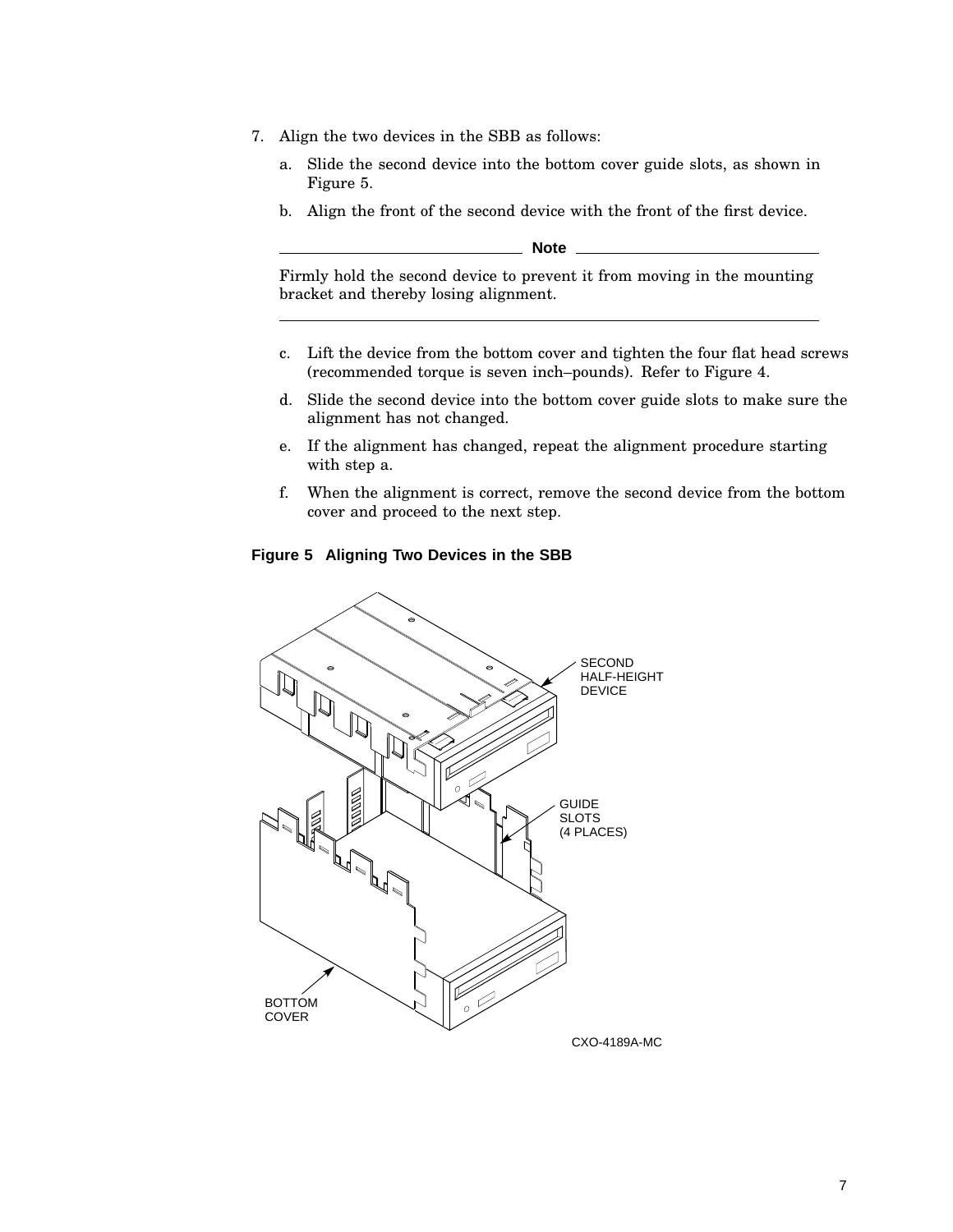- 8. Attach the **small computer system interface (SCSI)** ID flex circuit to the Input/Output (I/O) module **zero insertion force (ZIF)** connector as follows:
	- a. Locate and unlock (pull) the edge of the ZIF connector (see Figure 6).

# **CAUTION** \_\_\_\_\_\_

The SCSI ID connector must fit straight into the ZIF connector or a possible short could occur.

- b. Insert the flat end of the SCSI ID flex circuit into the ZIF connector. Make sure that the contacts (shiny side) are face down.
- c. Lock (push) the edge of the ZIF connector to secure the SCSI ID flex circuit.

**Figure 6 SCSI ID Flex Circuit to the ZIF Connector**



CXO-3876A-MC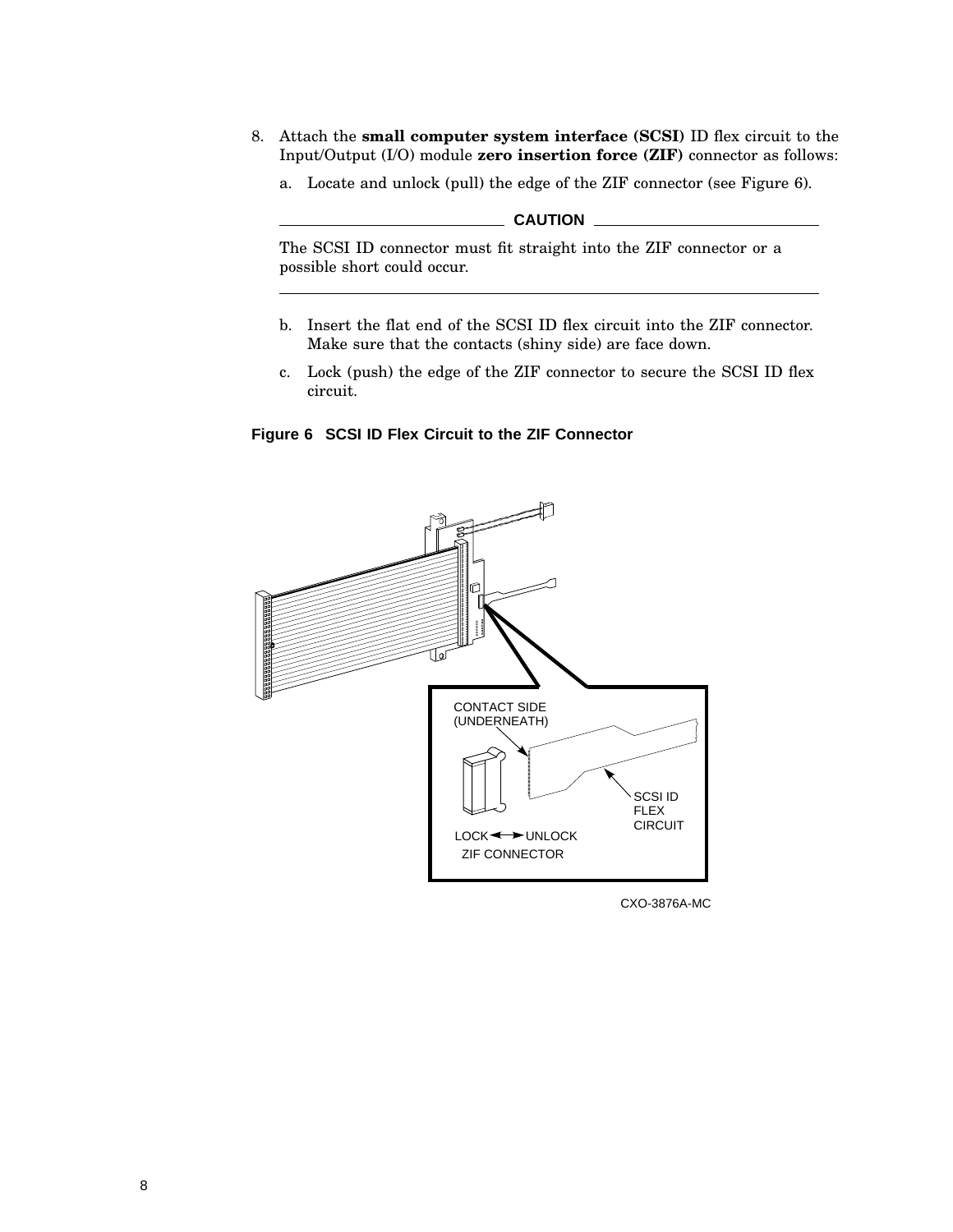9. If the device you are installing is a tape drive, fold the cable as shown in Figure 7.

**Note**

Make sure the red stripe and the key are properly positioned.

# **Figure 7 Tape Drive I/O Cable**



CXO-3854A-MC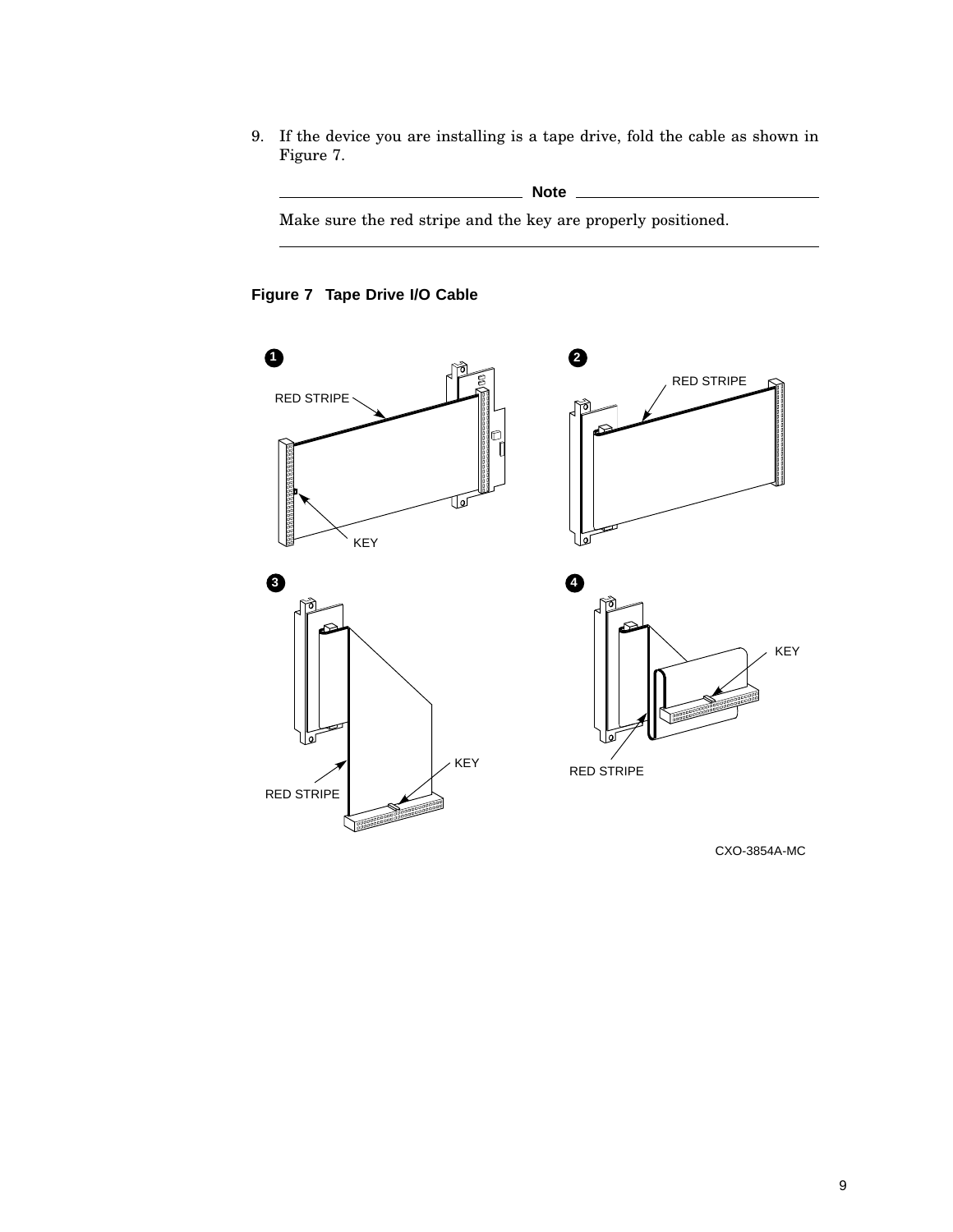10. If the device you are installing is a CD–ROM, fold the cable as shown in Figure 8.

# **Note**

Make sure the red stripe and the key are properly positioned.

# **Figure 8 CD–ROM I/O Cable**



CXO-3890A-MC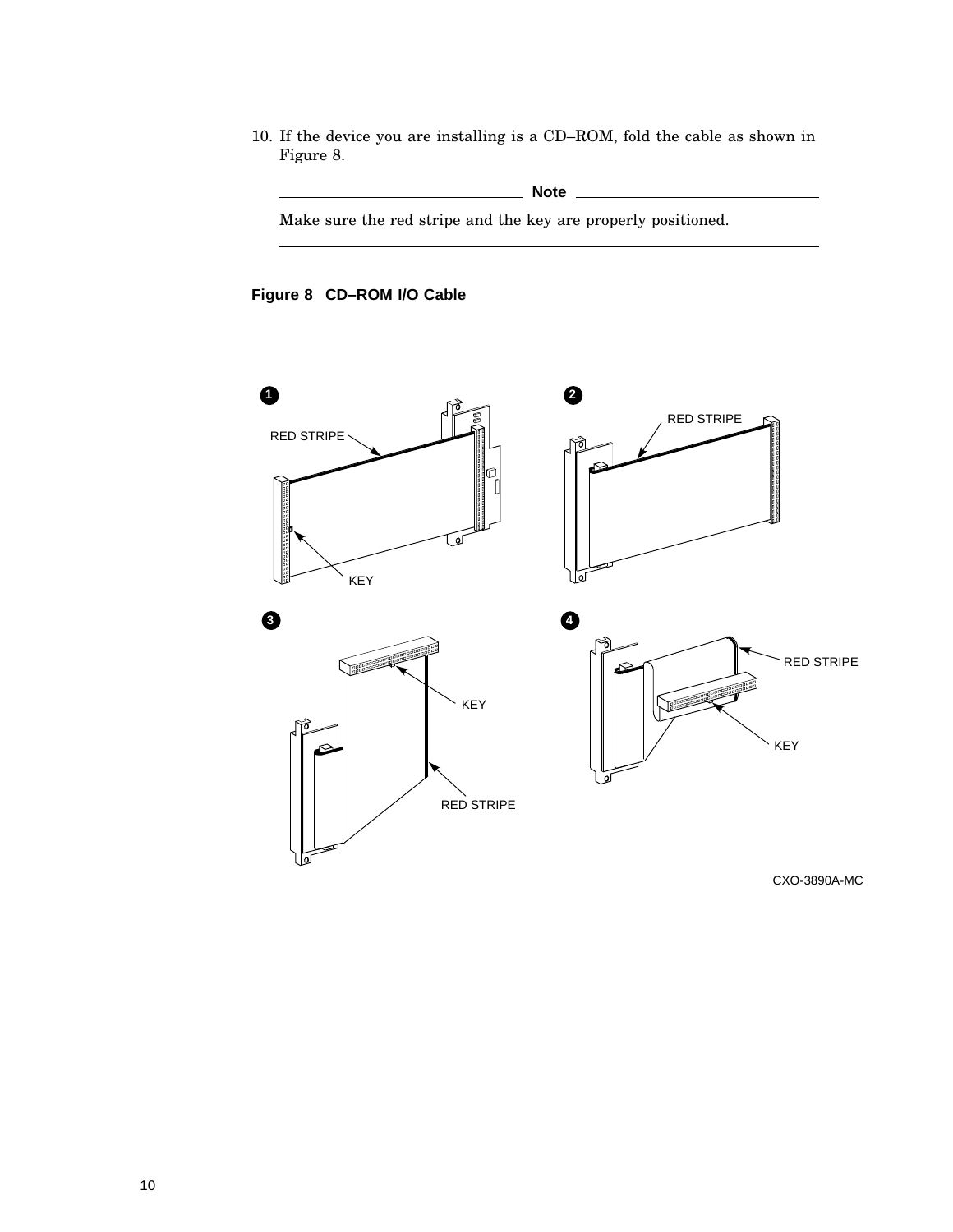- 11. Attach the I/O module connectors to the second 5¼-inch HH device. See Figure 9.
	- a. Keep the ribbon cable folded while you plug in the connectors.
	- b. Stand the device on end with the I/O module connector facing up.
	- c. Connect the 50-pin interface connector.
		- If connecting to a RRD42 device, see Figure 10.
		- If connecting to a RRD43 device, see Figure 11.
		- If connecting to a RRD44 device, see Figure 12.

## **Figure 9 Input/Output Module Connectors**

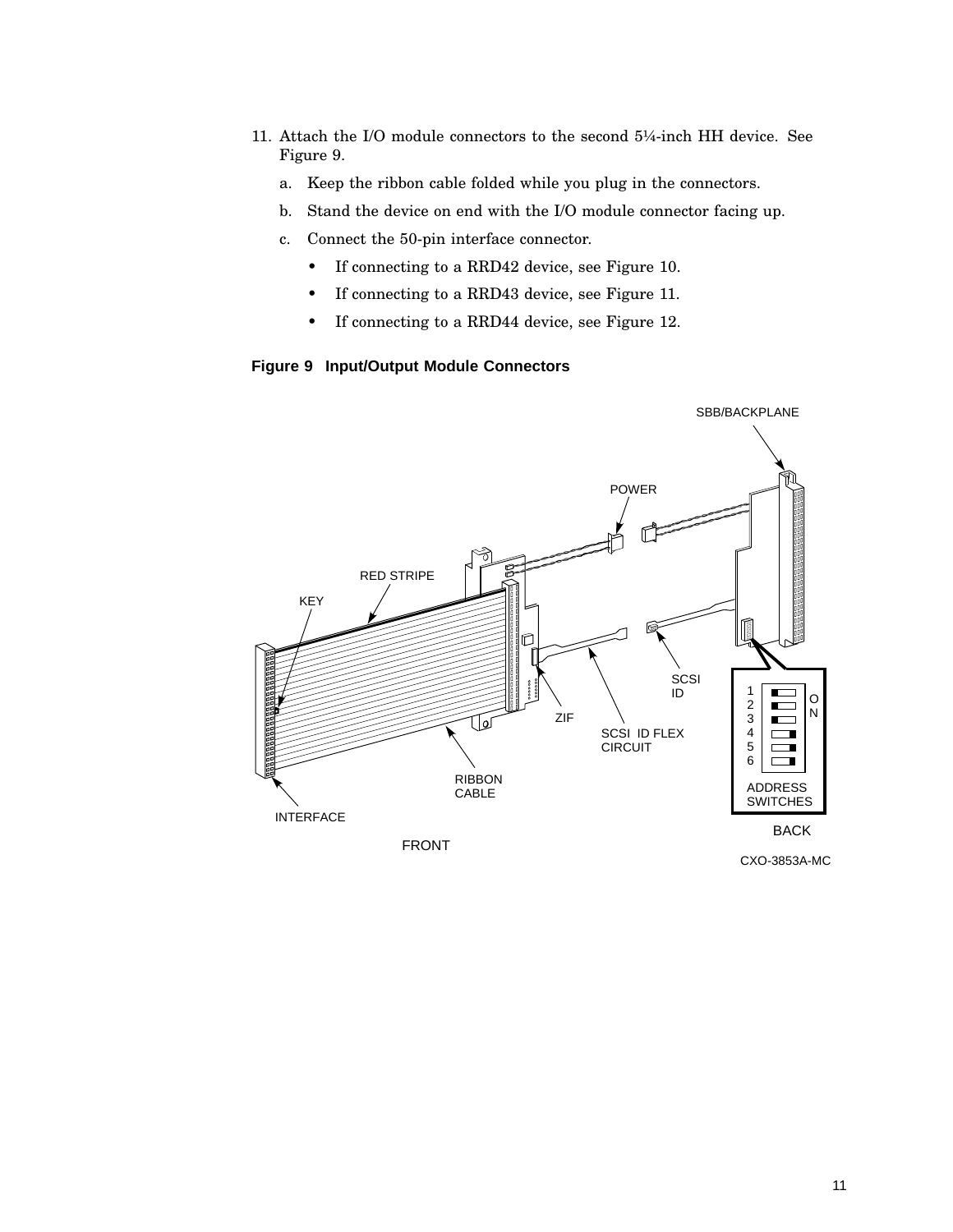







CXO-4209A-MC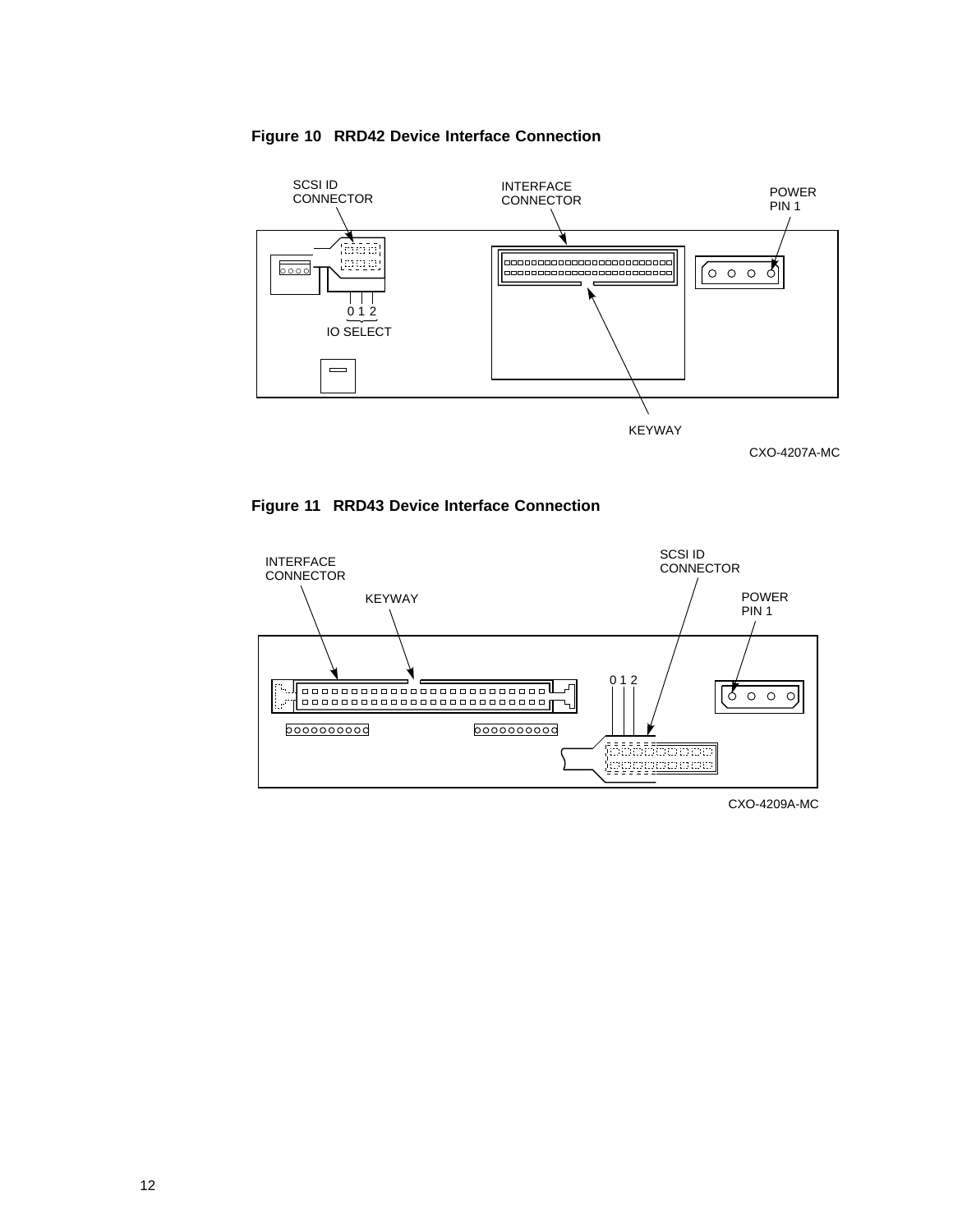



CXO-4210A-MC

- d. Plug in the 4-pin power connector.
	- If connecting to a RRD42 device, refer to Figure 10.
	- If connecting to a RRD43 device, refer to Figure 11.
	- If connecting to a RRD44 device, refer to Figure 12.
- e. Plug in the SCSI ID connector.

**Note**

Prior to installing the SCSI ID flex circuit, remove all two-pin jumpers from the SCSI ID connector on the rear of the device. Refer to the device documentation.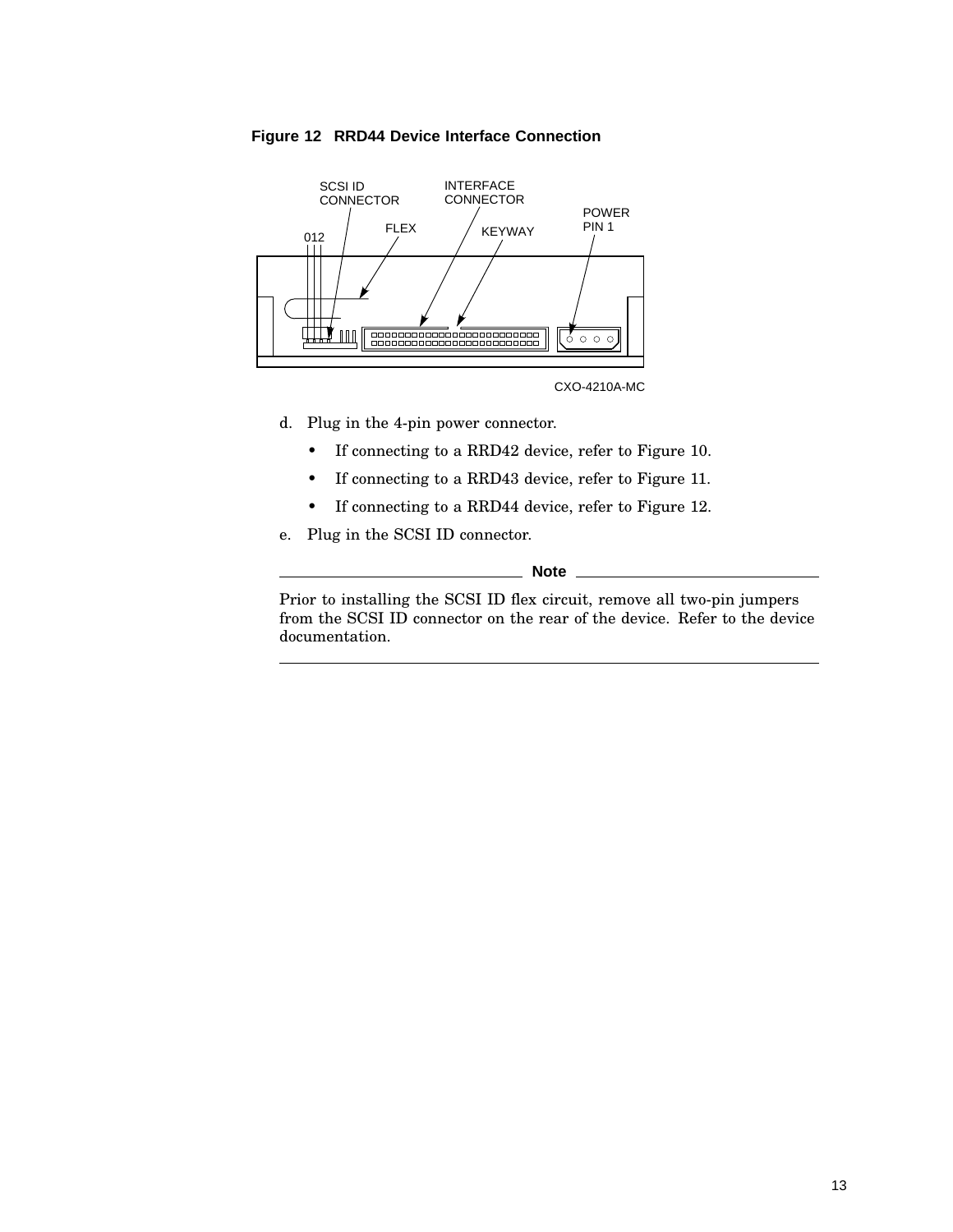12. Insert the mounted second device into the bottom cover guide slots (refer to Figure 5).

**Note**

The second device connector is the left rear modular carrier connector as shown in Figure 13.

- 13. Position the lower end of the backplane connector into the receptacle in the bottom cover. The top cover has a similar receptacle for the upper end of the backplane connector.
- 14. Align the top and bottom covers so that the backplane connectors move freely (up, down, and sideways).
- 15. Push the top cover into the bottom cover until the eight tabs on the sides of the covers engage and snap into place.

### **Figure 13 Mounted Second Device**



CXO-4192A-MC